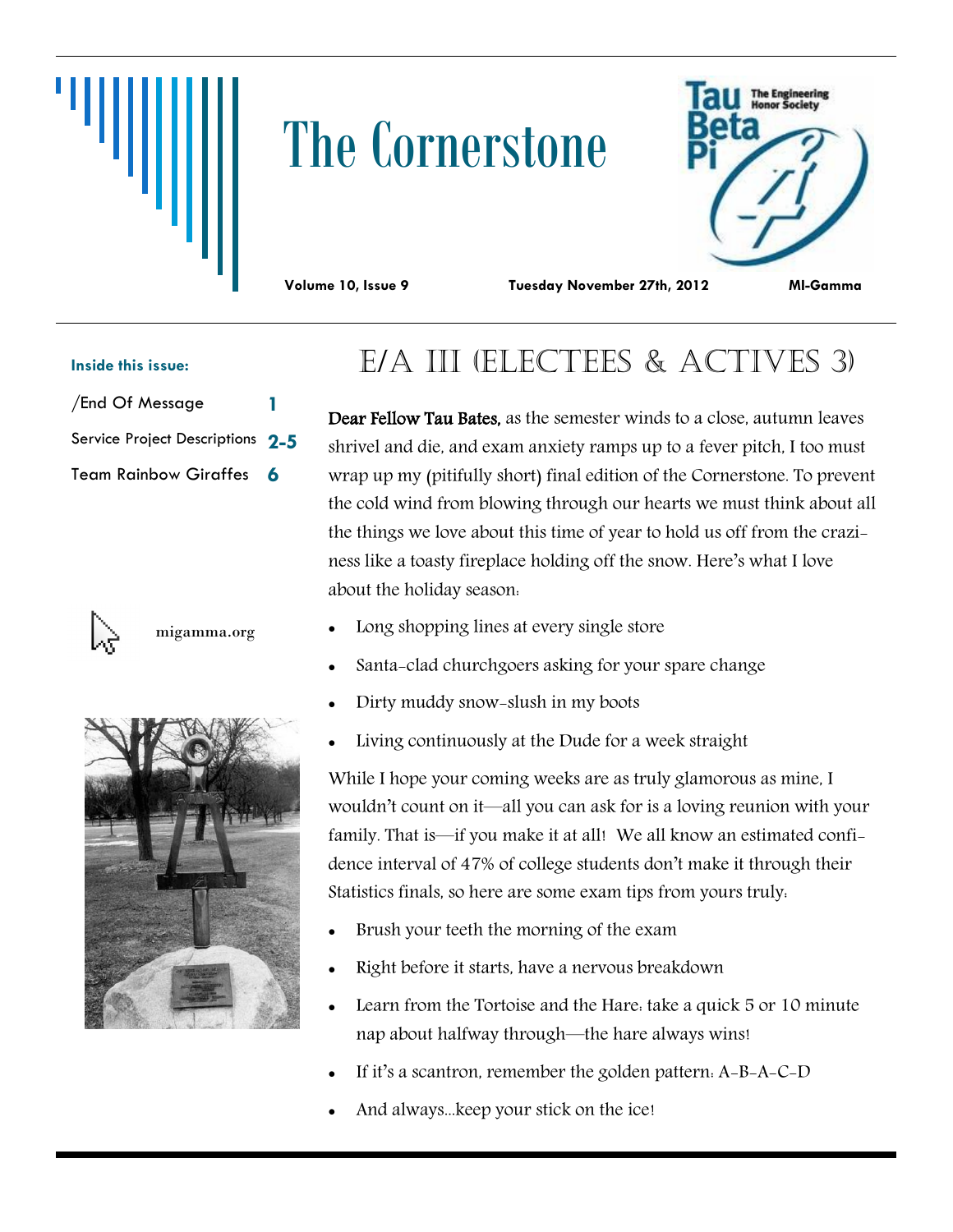

As you know, Tau Beta Pi is all about service, and that means service projects! We have a multitude of great projects to offer the community and since you will be signing up to lead some of these projects during E/A III they are included here for your convenience!

### **PROJECT DESCRIPTIONS**

**Adopt-A-Highway**: MDOT created Adopt-A-Highway in 1990 to improve the beauty of our highway roadsides with community help. With the help of 6-12 TBP members, we clean a stretch of Fuller Road near North Campus.

**Arb Restoration**: If you like the outdoors, this project is for you! We help to keep the Nichols Arboretum the beautiful place it is by clearing out dead trees, picking up litter, and performing assorted grounds keeping tasks. Previous projects have included maintenance and re-routing of the stream that runs through it, planting, and various other types of light outdoor work.

**Be the Match Registry**: The "Be the Match" registry is a program administered by the National Marrow Donor Program with the goal of matching marrow-requiring patients with potential donors. For most of these patients, a marrow transplant is their last shot at surviving their disease. For this service project, we solicited for people to join the marrow registry by having them provide a DNA sample (cheek swab) and their contact information.

**Big Brothers/Big Sisters**: Big Brothers/Big Sisters pairs mentors and children to develop positive relationships that have a direct and lasting impact on the lives of young people. Volunteer to help out with a fun activity with their organization! Previous projects include helping out with a Rec Night; volunteers were needed to help with crafts, games in their gym, general supervising, and clean-up.

**Blood Drive**: The American Red Cross runs a number of blood donation opportunities throughout the year on campus. Volunteer opportunities include helping out at the Bursley and Pierpont Commons donation sites or posting flyers on North Campus.

**Book Swap**: TBP organizes this COE-wide event to help students buy and sell used books. First, students can bring in their used books and set their asking price. Next, other students stop by to peruse our selection and purchase used books. Project leaders should ideally be in Ann Arbor a week or two before school starts to set this up.

**Botanical Gardens**: The University of Michigan has its very own Matthaei Botanical Gardens that houses exotic plants from around the world. Volunteer opportunities range from planting/maintaining the gardens to administrative work.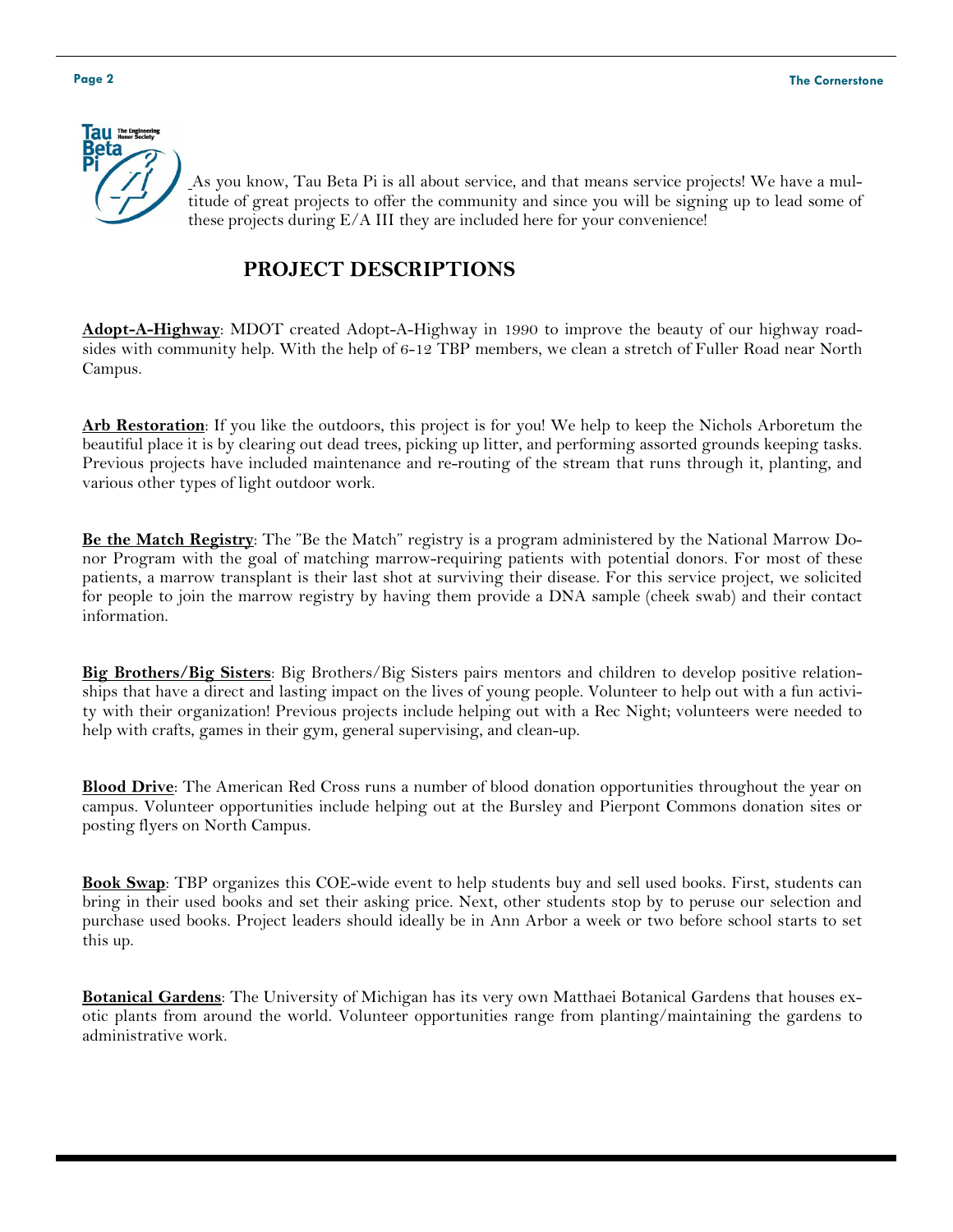**Cancer Center**: The U-M Comprehensive Cancer Center provides its patients diagnostic, treatment, and support services in a collaborative environment. Past projects include putting together patient information packets for clinics and preparing Valentine bags of homemade cards and candy for patients.

**Cub Scouts Day**: Cub Scouts Engineering Day is a TBP organized event for local Cub Scouts troops to receive their engineering badges. Activities include bridge building, egg drop, circuits, and floor plan. Volunteers are needed to help run these stations and to lead groups of Cub Scouts through the stations.

**Detroit Partnership Pen Pals**: TBP is pairing up with the Detroit Partnership and the Society of Physics Students to provide pen pal mentors for 80 second through eighth grade students at Michigan Technical Academy in Detroit. The project entails writing one detailed letter each month and attending a brief orientation to make a meaningful impact on the life of a Detroit student. Young people need mentors, and even though you're sometimes nerdy and awkward, you might be exactly the sort of person who can inspire them.

**Diag Clean-up**: Work with fellow TBP members to help clean the North or Central campus diag and its surrounding areas. (typically Winter semester)

**Ele's Place**: Ele's Place is a nonprofit, community-based organization whose mission is to help children to cope with the death or life-threatening illness of a parent, sibling or other close family member or friend. Volunteers are needed to assist Ele's Place staff and the support group facilitators by greeting families as they arrive at Ele's Place for their group sessions, assisting with monitoring the children's Activity Rooms, helping in the Ele's Place Library, and/or helping with various set-up and clean-up duties.

**Food Gatherers Soup Kitchen**: Food Gatherers help prepare a warm meal, serve it, and clean up afterwards at the Delonis Center in Ann Arbor, which temporarily houses approximately 90 homeless people and serves regular meals to the community that have trouble making ends meet. This project directly benefits certain members of the Ann Arbor community that need food. As this is a popular project, project leaders should aim to set up four events a semester (monthly).

**Food Gatherers Warehouse**: Food Gatherers collects surplus food from businesses around the community to alleviate hunger. Volunteers are needed to help out at Food Gatherers' warehouse with activities including cleaning the warehouse and sorting and packaging food.

**Habitat for Humanity**: Habitat for Humanity seeks to eliminate poverty housing and homelessness and has built more than 300,000 houses around the world. This is a great hands-on activity where we help build a local house for a family in need. NO experience is necessary. Experienced builders will help you and tell you exactly what to do.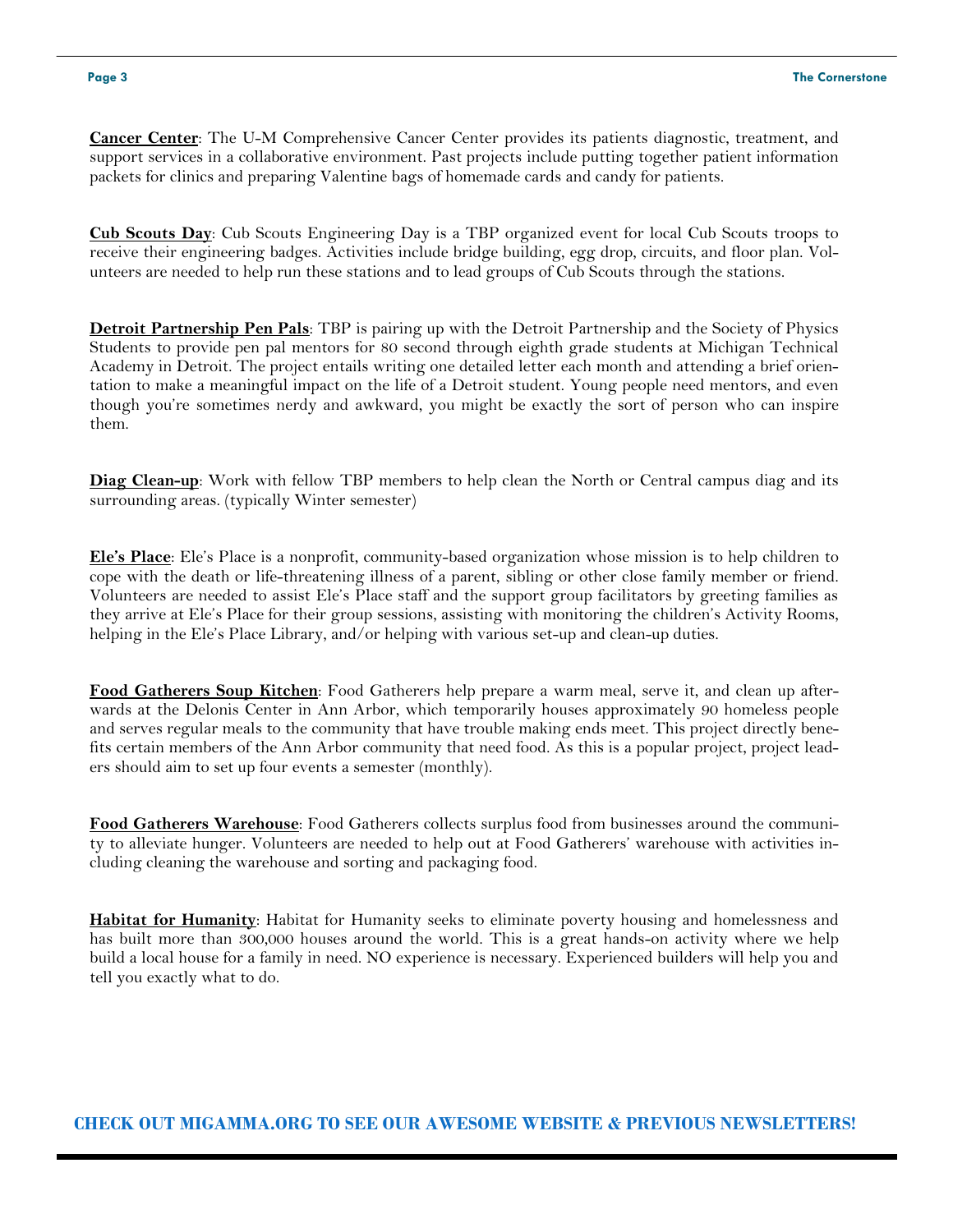**Hands-On Museum**: The Ann Arbor Hands-On Museum aims to inspire people to discover the wonder of science, math and technology. Have fun with kids while learning cool science facts! Past events include helping children make their own microbes, exploring unique musical instruments, and celebrating DNA day.

**KnitWits**: KnitWits helps the less fortunate during the cold winters by creating warm clothes from donated material. We sew together scraps of fleece to make mittens, hats, and scarves for the homeless here in Ann Arbor. No experience is necessary; instructions and materials all provided!

**Leslie Science Center**: The Leslie Science and Nature Center, situated on 50 acres of fields, woods and prairie in the heart of Ann Arbor, focuses on the public education of science and conservation. It has nature trails, a Critter House, and a solar-powered Nature House. Help them prepare for one of their biggest activities Animal Haunts! Volunteers are need for clearing trails, creating a maze in the prairie, carving pumpkins, etc.

**MathCounts Tutoring**: MathCounts is a national math enrichment & competition program that promotes middle school mathematics achievement throughout the U.S. We will help coach students at a local middle school in preparation for their competitions. This is a weekly after-school event.

**Meals on Wheels**: Ann Arbor Meals on Wheels reduces hunger and food insecurity by delivering meals to those who are unable to shop and cook for themselves. Volunteers are needed to drive around to various locations in Ann Arbor and deliver meals to the elderly in their homes or apartments.

**Neutral Zone**: This local teen center is a hangout place for high-school-aged youth in Ann Arbor that offers ongoing programs such as Volume Youth Poetry, Break Dancin' Basics, Youth Owned Records, Rebel Girls Music Project, The Mentor Program, and Drop-in Tutoring. Previous projects include preparing a full dinner for the teens and helping with a mailout for a musical event.

**Project SEED**: This project encourages science and engineering among elementary school students by running a hands-on activity in a local classroom. Previous projects include making slime, building potato batteries, and making pencil windmills.

**Recycle Ann Arbor**: Recycle Ann Arbor's ReUse takes donations of reusable material such as furniture, housewares, and lumber, and then resells them to the public or donates to other non-profit organizations. Volunteers are needed to maintain the center; tasks include sorting materials, making displays, cleaning, and some outdoor work.

**Ronald McDonald House**: The Ronald McDonald House is a place for parents who have children receiving medical treatment at the UM Hospital to live and take care of their children during a difficult time. We prepare a dinner for the families.

**SAFE House**: SAFE House is a place that supports survivors of domestic violence and their children. Previous projects include making dinner for them and helping organize and clean the children's play area.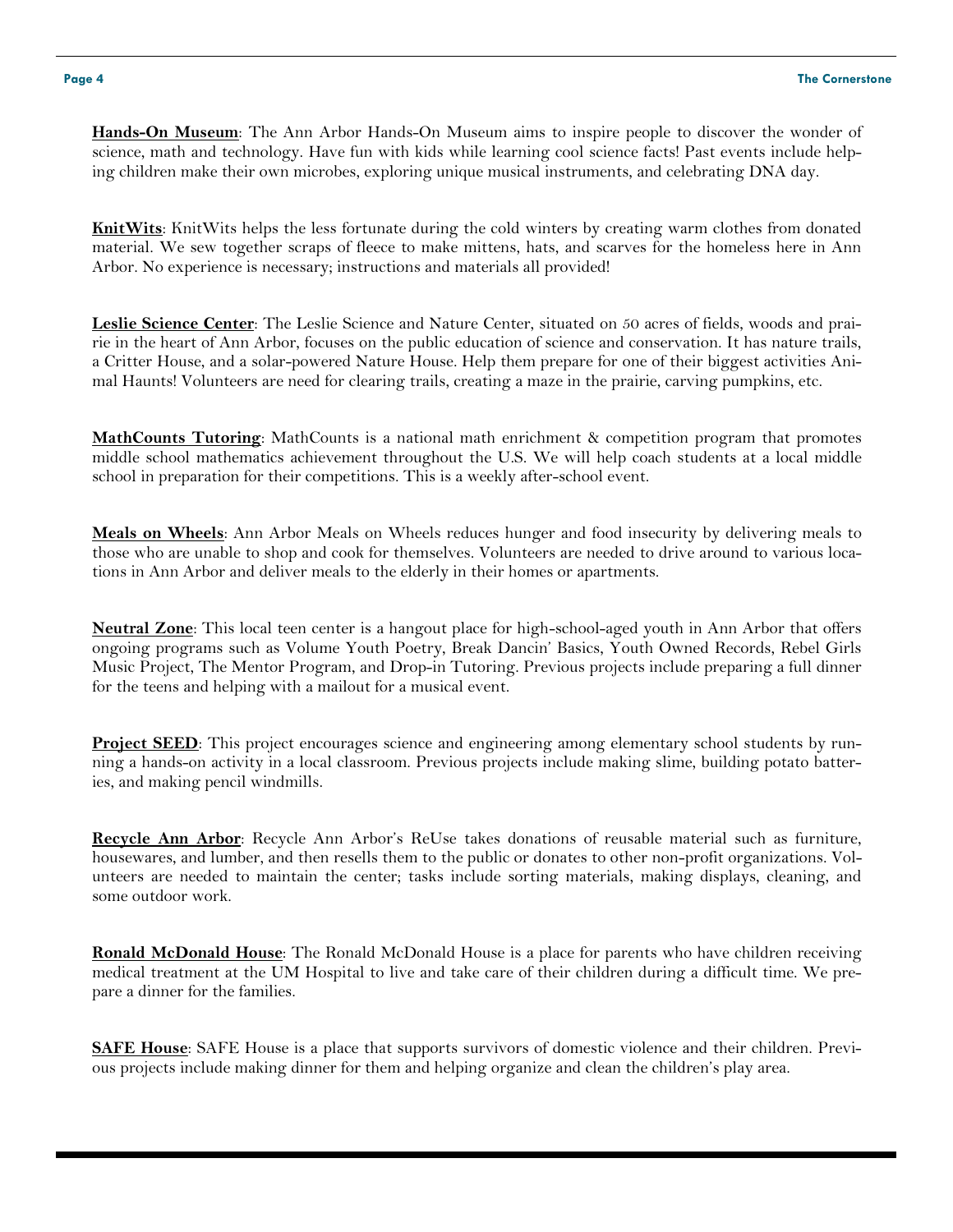**Sequoia Place**: TBP has paired up with HKN go to a local retirement home (Sequoia Place) on alternating weeks to help the residents with technical support for 2 hours (MS Word, Gmail, stereos, etc).

**Tech Day**: Assist the College of Engineering recruit bright high school students. Help set up the event, lead a group of high school students, or help in various positions for the events.

**Towsley Children's House**: U of M Towsley Children's House (formerly Pound House) is a U of M affiliated child care center which watches over 45 children each week. This is a great opportunity to do something worthwhile for the children in the Ann Arbor community; past projects include organizing the library, preparing for a field trip, and doing general maintenance of the center.

**U of M Environmental Health Department (Invasive Species Removal)**: This department is dedicated to managing the local environment at U of M. This project typically consists of clearing invasive plant species from the North Campus woods.

**VA Bingo Night**: The Community Living Center at the local VA hold a Bingo Night every weeknight for veteran patients. We assist by getting drinks for the vets, helping them play, and handing out prizes. The veterans enjoy spending time with young students!

**Washtenaw Literacy**: Washtenaw Literacy helps adults improve their reading, writing, and English as a second language skills. Volunteer opportunities range from tutoring in their library to helping out with their events, mailouts, and fundraisers.

**Washtenaw Science Fair**: The 53rd Annual Southeast Michigan Science Fair is sponsored by the University of Michigan and Washtenaw Community College in cooperation with public and private schools in the five county regions. Projects are submitted by students from grades 6 through 12. Volunteers will judge a set number of science fair projects. Dinner is provided! Transportation will be arranged for those who need it. (Winter semester only)

**World Medical Relief**: World Medical Relief distributes donated medical equipment and supplies to areas in need on a local, national, and international basis. Volunteers work with M-HEAL, another U of M student society, to repair and sort medical equipment at a warehouse facility in Detroit.

Thanks for reading! It's been a pleasure editing the Cornerstone for y'all! Next semester's Publicity Chairs Gina Calco & Josh Kempfer are bound to put me to shame so watch out for them! :) Til next time TBP,  $\sim$ Nick